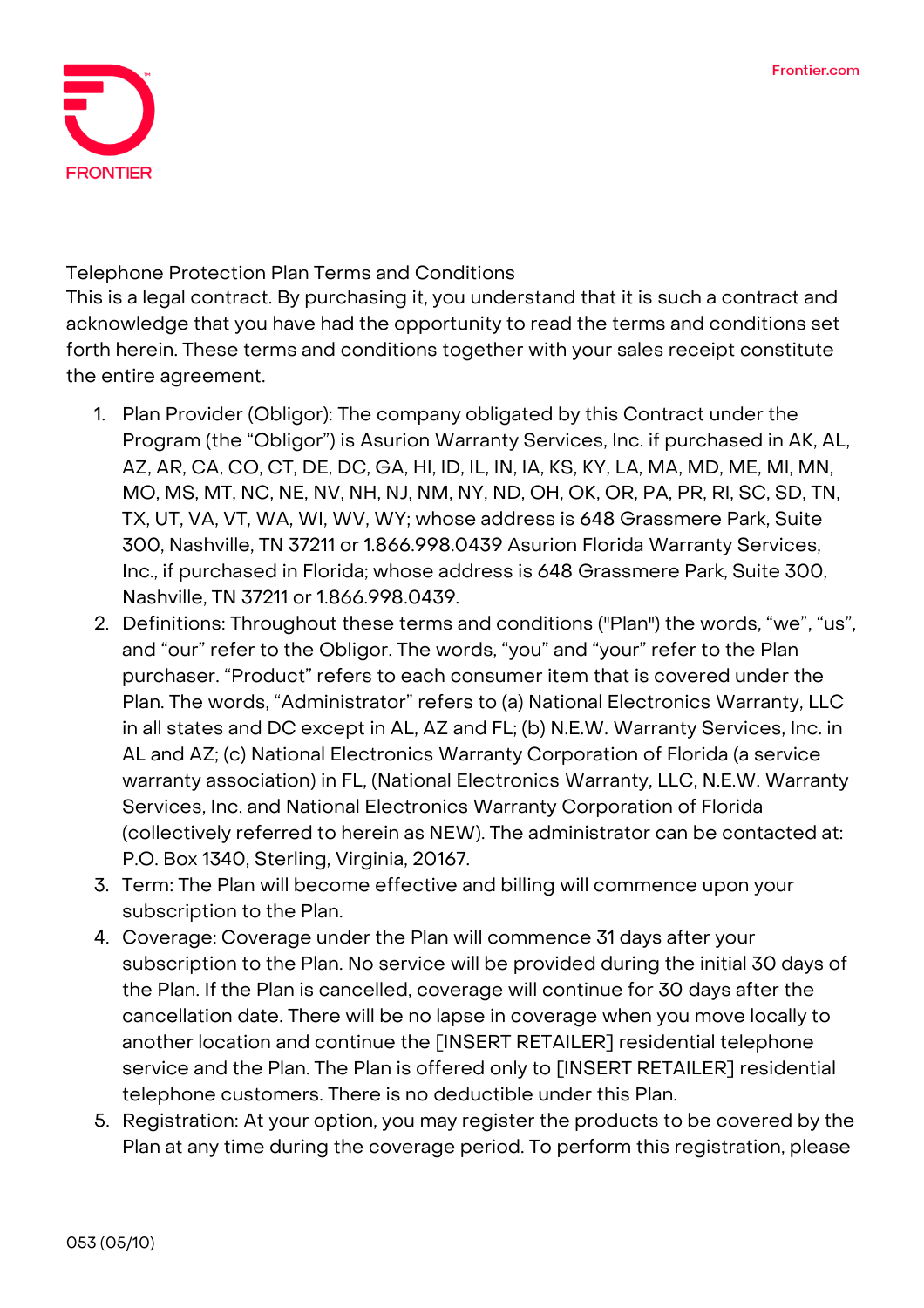

call 1.866.526.0023. Changes and/or updates to the list of covered products can be made by calling the same number.

- 6. **Plan Limits of Liability (Aggregate Claim Limit):** Under the Plan, you are limited to replacements equal to \$400 in total retail value for claims processed in any twelve-month period, commencing with the date upon which you first subscribed to the Plan. The retail value of any product replacement hereunder shall be equal to the retail value of the replacement product, as determined by us.
- 7. **Your Responsibilities:** This Plan is for your use only and may not be assigned. Products owned by anyone other than you will not be covered by the Plan. Any abuse of the Plan by you, including but not limited to seeking replacement of a product not belonging to you, may result in termination of the Plan upon notice.
- 8. **Payment:** You agree to pay monthly charges for this Plan as such charges may appear on your [INSERT RETAILER] telephone bill. The monthly rate for the Plan was provided to you at the time you subscribed to the Plan. You may contact your [INSERT RETAILER] representative for the current applicable rate for the Plan. Because this Plan is optional, non-payment of charges for this Plan will not cause termination or denial of your regular telephone service. Non-payment will, however, result in cancellation of the Plan. All charges, plus all applicable taxes, shall be due and payable by the due date stated on [INSERT RETAILER]'s bill. Payments received after that date may be subject to a late payment charge.
- 9. **If Your Product Needs Service:** In the event a product fails to operate, you may, 30 days after subscription to this Plan, file a claim by calling 1.866.526.0023 (8:30 AM to 12AM, Eastern, Monday through Friday, and from 8:30 AM to 2 PM, Eastern, on Saturdays, Excluding National Holidays). A replacement product will be shipped directly to your billing address along with a return kit and return postage for the defective product. If you fail to return the defective product you may be billed for the replacement product. The product will be replaced with a product comparable in kind and quality subject to the provisions cited herein. We make no representation or warranty that any replacement product will be identical or substantially identical to the product submitted for replacement. Replacement will be with a new or refurbished product, at our sole discretion. Replaced products are warranted by us for 90 days and will be registered automatically as one of the products to be covered under this Plan. During such 90-day period, any replacement of such products will not be charged against your annual claims limitation described below. We reserve the right to receive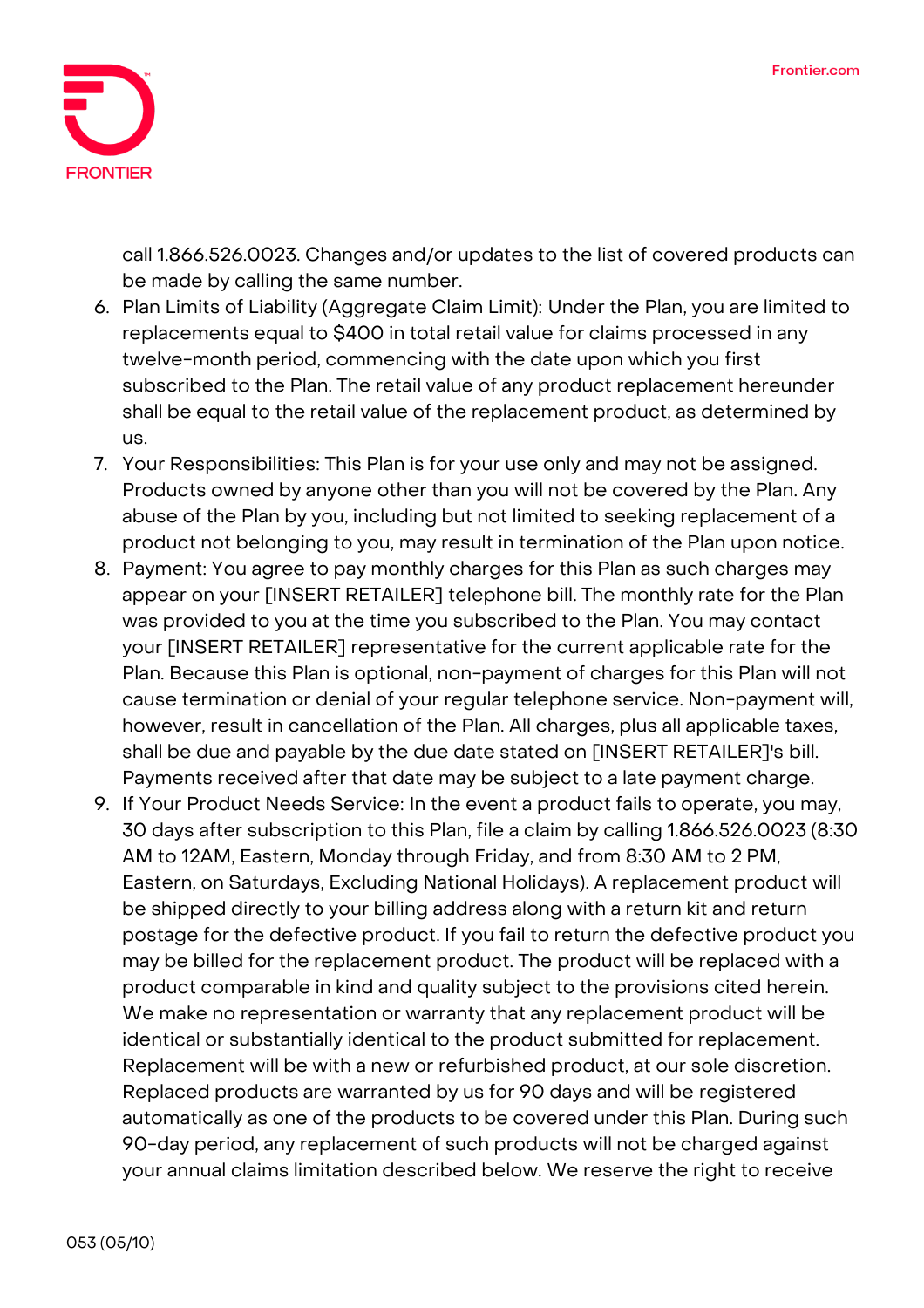

the benefit of any full or partial manufacturer's warranty or other ancillary coverage remaining on any product covered under this Plan.

- 10. **Availability of Services:** While we try to complete service as quickly as possible, we are not responsible for delays caused by factors beyond our control, including but not limited to, manufacturer's delays, shipment to a service facility or Acts of God.
- 11. **Insurance Securing this Plan:** This Contract is not an insurance policy. This Contract is secured by an insurance policy provided by Liberty Mutual Insurance Company, in the following jurisdictions only: AL, AR, CA, CT, FL, GA, HI, IL, KY, MN, MO, MT, NC, NH, NV, OH, OK, OR, SC, TX, VA, VT, WA, WI, WY and all other states required by law. In NY, this Contract is secured by an insurance policy provided by Liberty Insurance Underwriters Inc. If You reside in one of these listed states and, within sixty (60) days We have not paid a covered claim, provided You with a refund owed or You are otherwise dissatisfied, You may make a claim directly to the insurance company at 175 Berkley Street, Boston, Massachusetts, 02116 or 1.617.357.9500.
- **12. Exclusions – What Is Not Covered:**
	- a. Problems caused by abuse, misuse, improper installation, water damage or customer negligence;
	- b. Pre-existing conditions at the time of your subscription to the Plan;
	- c. Acts of God, including but not limited to floods, fires, earthquakes and the like, except that damage due to power surge is covered under this Plan;
	- d. Decorative telephone sets (e.g., football phones); facsimile machines; leased equipment; cellular phones, pagers, ancillary equipment;
	- e. Telephone accessories including, but not limited to, headsets, cords, and the like;
	- f. Special needs accessories including, but not limited to, handset boosters, visual ring indicators, and the like;
	- g. Routine maintenance and consumable items including, but not limited to, batteries;
	- h. Rotary or hardwired telephones;
	- i. Telephones with 3 or more lines or PBX/Key systems;
	- j. Telephones used in connection with your telephone line if the line is provided by a company other than [INSERT RETAILER];
	- k. Answering machines, telephones with integrated answering machines, and other non-telephone equipment (other than Caller ID display units);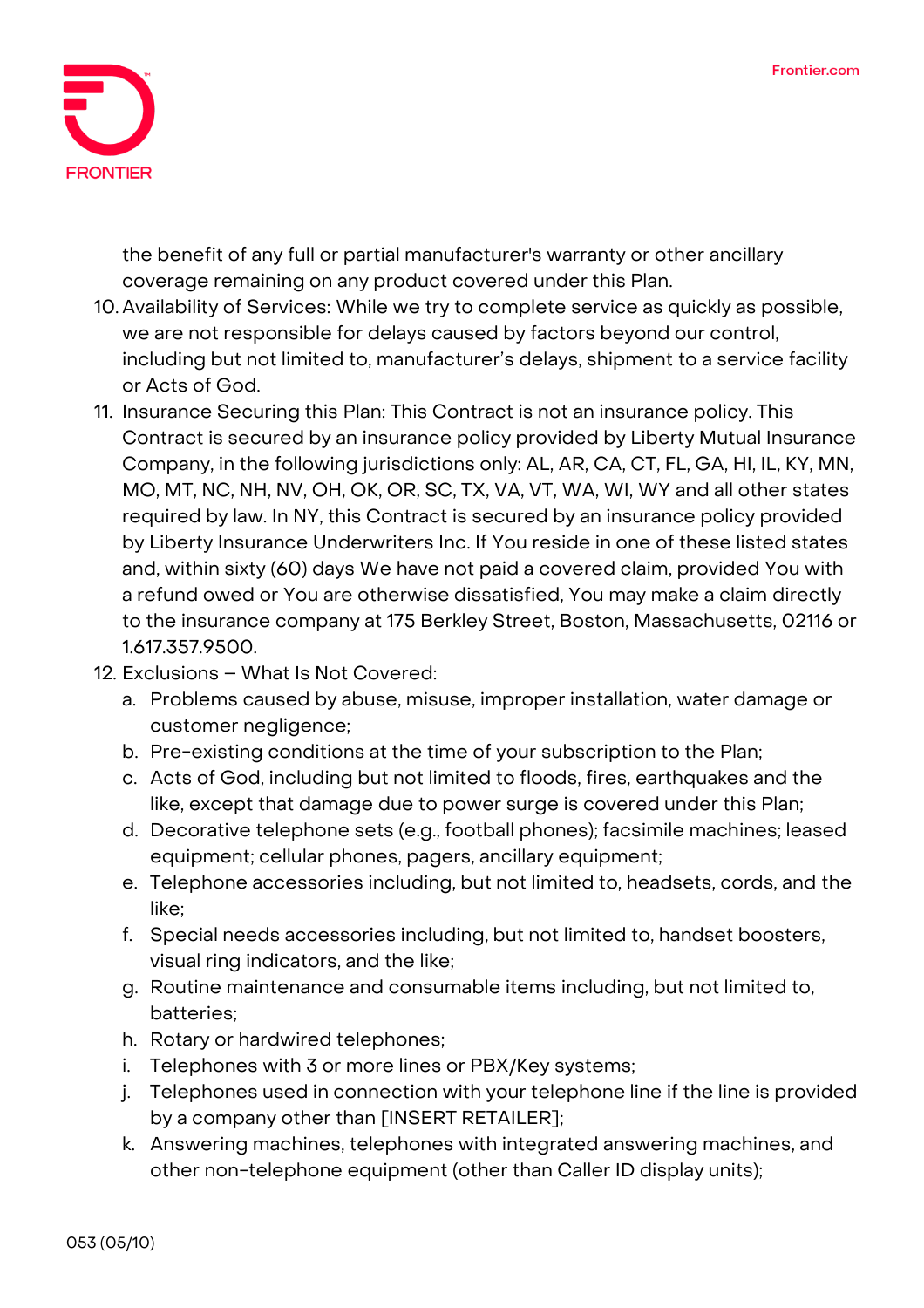

- l. Computer telephony equipment such as monitors, CPUs, modems, microphones, etc.;
- m. Problems associated with dial-up or DSL internet connections;
- n. Theft or loss; and
- o. Failures, or parts and/or labor costs incurred as a result of a manufacturer's recall.
- 13. **Renewal:** This Plan automatically renews from month to month until cancelled.
- 14. **Transfer:** This Plan is not transferable to another party.
- 15. **Cancellation:** This Plan is provided on a month-to-month basis and can be canceled by you at any time for any reason by notifying [INSERT RETAILER]'s local business office (or other number that [INSERT RETAILER] may designate for such purpose). [INSERT RETAILER] may elect not to renew the Plan upon 30 days written notice to you. Upon any termination or cancellation by you or [INSERT RETAILER], you will have coverage provided, at no cost from the date of termination or cancellation plus an additional thirty (30) days.
- 16. **Changes to the Plan:** [INSERT RETAILER] MAY CHANGE THE MONTHLY CHARGE FOR THE PLAN, THE ADMINISTRATION OF THE PLAN, OR THESE TERMS AND CONDITIONS FROM TIME TO TIME UPON THIRTY (30) DAYS WRITTEN NOTICE TO YOU. SUCH NOTICE MAY BE PROVIDED IN A BILL INSERT IN [INSERT RETAILER]'S MONTHLY TELEPHONE BILLING ENVELOPE, AS A MESSAGE PRINTED ON THE [INSERT RETAILER] BILL, IN A SEPARATE MAILING, OR BY ANY OTHER REASONABLE METHOD AT [INSERT RETAILER]'S DISCRETION. IF YOU DO NOT ACCEPT THE MODIFIED CHARGES OR TERMS OF THE AGREEMENT, OR THE MODIFIED ADMINISTRATION OF THE PLAN, YOU MAY CANCEL THE PLAN BY NOTICE TO [INSERT RETAILER] AT ANY TIME IN ACCORDANCE WITH THESE TERMS AND CONDITIONS. THE PAYMENT OF APPLICABLE CHARGES BY YOU, OR A REQUEST FOR SERVICE UNDER THE PLANS, AFTER RECEIVING SUCH NOTICE OF A CHANGE IN THE CHARGES OR OTHER TERMS AND CONDITIONS WILL BE DEEMED TO BE ASSENT BY YOU TO THE CHANGE (S) IN THE CHARGES, TERMS OR CONDITIONS.
- 17. **Limitation of Liability:** Our liability for any negligence, error, mistake, or omission regarding the Plan or replacement of product(s) under the Plan is limited to a correction of any such error, mistake or omission. If such a correction is not possible, our liability will be limited to charges for the applicable month paid to [INSERT RETAILER] pursuant to the Plan. Any refund must be requested by you. WE WILL IN NO EVENT BE LIABLE FOR INDIRECT, INCIDENTAL OR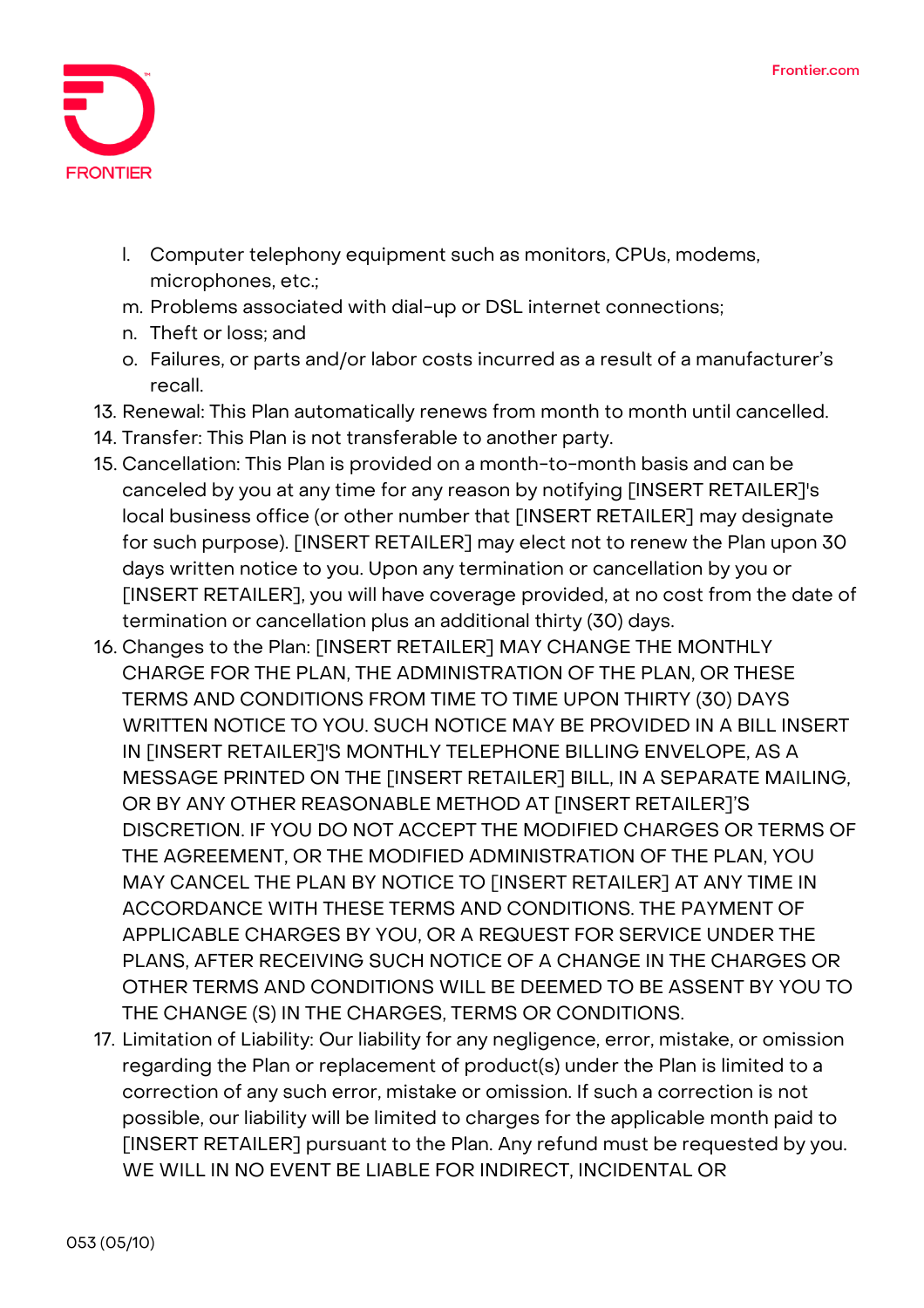

CONSEQUENTIAL DAMAGES INCLUDING BUT NOT LIMITED TO PERSONAL INJURIES OR LOSS OF INCOME ARISING OUT OF OR CONNECTED TO THE PROVISION OF THE PLAN REPLACEMENT OF PRODUCTS UNDER THE PLAN AND CAUSED BY NEGLIGENCE, ERROR, MISTAKE OR OMISSION ON THE PART OF [INSERT RETAILER] OR ITS EMPLOYEES, AGENTS OR SUBCONTRACTORS.

- 18. **Force Majeure:** We shall not be held responsible for any delay or failure in performance of any part of this Plan to the extent that such delay or failure is caused by fire, flood, explosion, war, strike, embargo, government requirement, regulatory agency requirement civil or military authority, act of God, or other similar causes beyond our control. If any such condition occurs, we may elect to terminate this Plan immediately without notice.
- 19. **Non-waiver:** Our failure in any circumstance to require strict adherence to any term or condition set forth herein shall not be deemed a waiver by us of any such term or condition under any other circumstance or of any other term or condition set forth herein.

**If You Reside In One Of The Following States, These Provisions Apply To You:**

**Alabama Residents:** If you cancel this Plan within thirty (30) days of the receipt of this Plan, you shall receive a full refund of the Plan purchase price.

**Arizona Residents:** If your written notice of cancellation is received prior to the expiration date, the Administrator shall refund the remaining pro-rata price, regardless of prior services rendered under the Plan. The pre-existing condition exclusion does not apply to conditions occurring prior to the sale of the consumer product by us, our assignees, subcontractors and/or representatives.

**California Residents:** You may cancel this Plan for any reason at any time. To cancel it, submit your request in writing to The Administrator at the address cited previously. For all products other than home appliances and home electronic products, the Cancellation provision is amended as follows: If this Plan is cancelled: (a) within sixty (60) days of the receipt of this Plan, you shall receive a full refund of the price paid for the Plan provided no service has been performed, or (b) after sixty (60) days, you will receive a pro rata refund, less the cost of any service received.

**Connecticut Residents:** The expiration date of this Plan shall automatically be extended by the duration that the product is in our custody while being repaired In the event of a dispute with the administrator, you may contact The State of Connecticut, Insurance Department, PO Box 816, Hartford, CT 06142-0816, Attn: Consumer Affairs.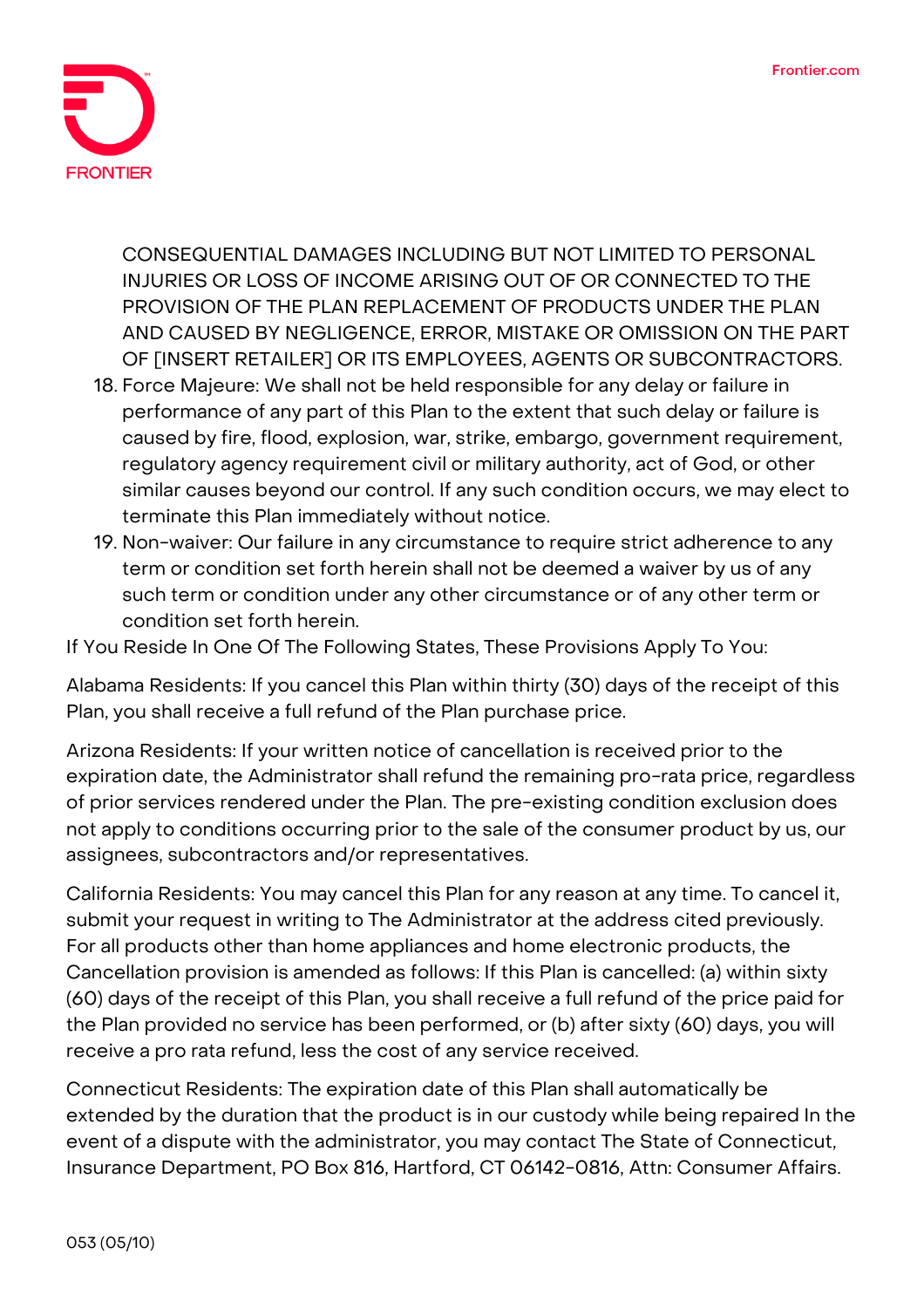

The written complaint must contain a description of the dispute, the purchase price of the product, the cost of repair of the product and a copy of the Plan.

**Florida Residents:** The Plan shall be cancelled by us for fraud or material misrepresentation, including but not limited to commercial or rental use. Unauthorized repair or replacement of covered equipment shall result in the cancellation of the Plan by us. In the event of cancellation by us, written notice of cancellation shall be mailed to you not less than sixty (60) days before cancellation is effective. This Plan can be cancelled by you at any time for any reason by emailing, mailing or delivering to us notice of cancellation. If the Plan is cancelled: (a) within thirty (30) days of the receipt of the Plan, you shall receive a full refund of the price paid for the Plan provided no service has been performed, or (b) after thirty (30) days, you will receive a refund based on 100% of unearned pro rata premium less any claims that have been paid or less the cost of repairs made by us. If we cancel the Plan, the return premium is based upon 100% of the unearned pro rata premium.

**Georgia Residents:** This Plan shall be non-cancelable by us except for fraud, material misrepresentation, or failure to pay consideration due therefore. The cancellation shall be in writing and shall conform to the requirements of Code 33-24-44. You may cancel at any time upon demand and surrender of the Plan and we shall refund the excess of the consideration paid for the Plan above the customary short rate for the expired term of the Plan. This Plan excludes coverage for incidental and consequential damages and pre-existing conditions only to the extent such damages or conditions are known to you or reasonably should have been known to you.

**Illinois Residents:** You may cancel this Plan: a) within thirty (30) days after its purchase if no service has been provided and a full refund of the Plan price, less a cancellation fee not to exceed the lesser of ten percent (10%) of the Plan price or fifty dollars (\$50.00); or b) at any other time and a pro rata refund of the Plan price for the unexpired term of the Plan, based on the number of elapsed months less the value of any service received, and the cancellation fee not to exceed the lesser of ten percent (10%) of the Plan price or fifty dollars (\$50.00). Normal wear and tear is covered under this Plan.

**Nevada Residents: Coverage under the Plan will commence 31 days after your subscription to the Plan. No service will be provided during the initial 30 days of the Plan. If the Plan is cancelled, coverage will continue for 30 days after the cancellation date.** All repairs must be authorized by the administrator prior to performance of work.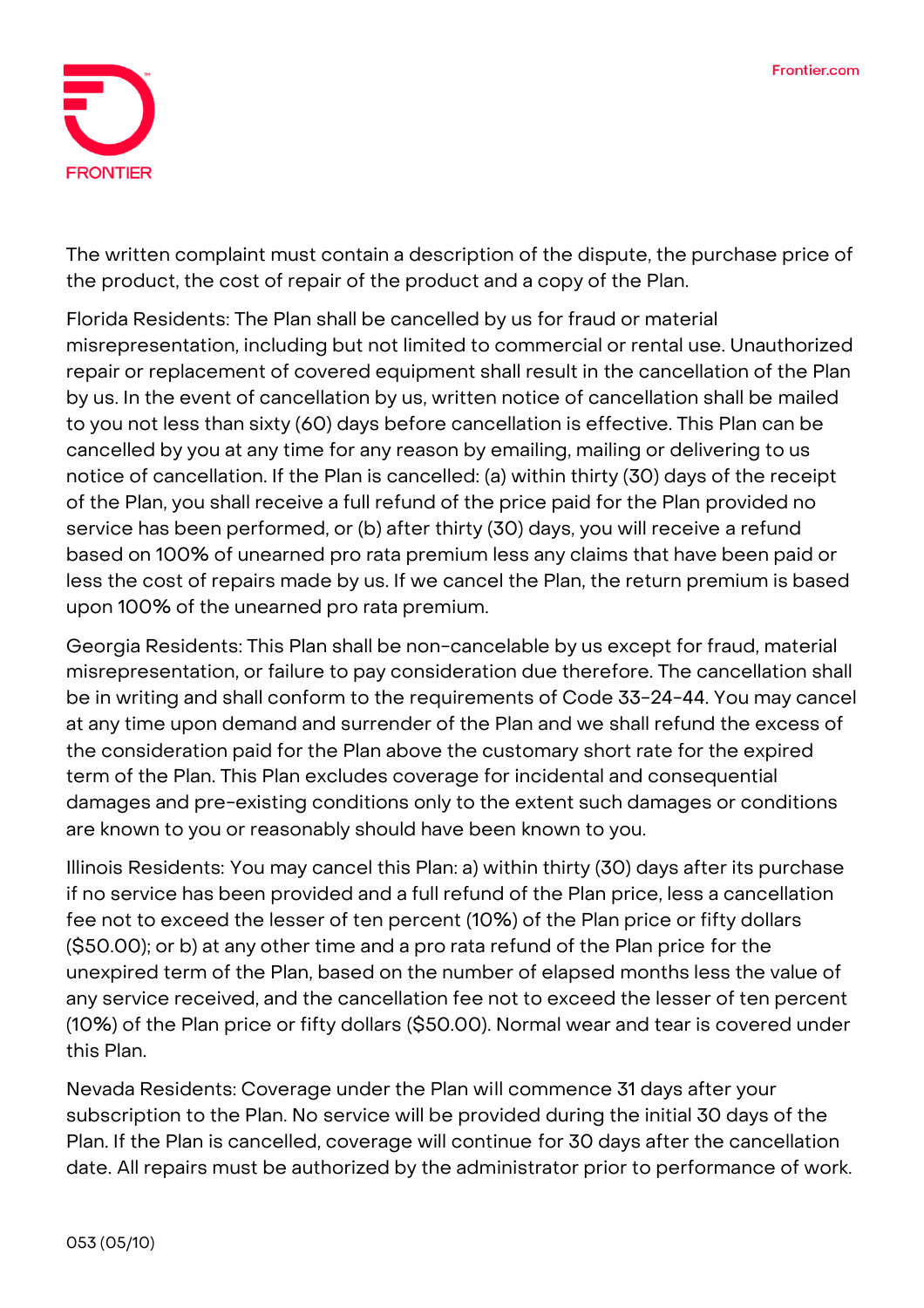

If the Plan is cancelled, no deduction shall be made from the refund for the cost of any service received. This Plan may be cancelled due to unauthorized repairs which results in a material change in the nature or extent of the risk, occurring after the first effective date of the current policy, which causes the risk of loss to be substantially and materially increased beyond that contemplated at the time the policy was issued or last renewed. This Plan will be considered void and we will refund you the purchase price of the Plan if you have not made a claim under this Plan and you have returned the Plan to us a) within 20 days after the date we have mailed the Plan to you, b) within 10 days after you have received the Plan if the Plan was furnished to you at the time the Plan was purchased, or c) within a longer time period if specified in the Plan. If you cancel this Plan after thirty (30) days from purchase, you will receive a pro rata refund based on the days remaining, less a cancellation fee of twenty-five dollars (\$25.00) or ten percent (10%) of the Plan fee, whichever is less. If we fail to pay the cancellation refund within forty-five (45) days of your written request, we will pay you a penalty of ten percent (10%) of the Plan purchase price for each thirty (30) day period or portion thereof that the refund and any accrued penalties remain unpaid. If we cancel this Plan, no cancellation fee will be imposed. Upon any termination or cancellation by us, you will have coverage provided, at no cost for an additional thirty (30) days after the date of termination or cancellation of this Plan.

**New Hampshire Residents:** In the event you do not receive satisfaction under this Plan, you may contact the New Hampshire Insurance Department, 21 South Fruit St, Suite 14, Concord, NH 03301 or 1.800.852.3416.

**New Mexico Residents:** If this Plan has been in force for a period of seventy (70) days, we may not cancel before the expiration of the Plan term or one (1) year, whichever occurs first, unless: (1) you fail to pay any amount due; (2) you are convicted of a crime which results in an increase in the service required under the Plan; (3) you engage in fraud or material misrepresentation in obtaining this Plan; (4) you commit any act, omission, or violation of any terms of this Plan after the effective date of this Plan which substantially and materially increase the service required under this Plan; or (5) any material change in the nature or extent of the required service or repair occurs after the effective date of this Plan and causes the required service or repair to be substantially and materially increased beyond that contemplated at the time you purchased this Plan.

**North Carolina Residents:** The purchase of this Plan is not required either to purchase or to obtain financing for a home appliance.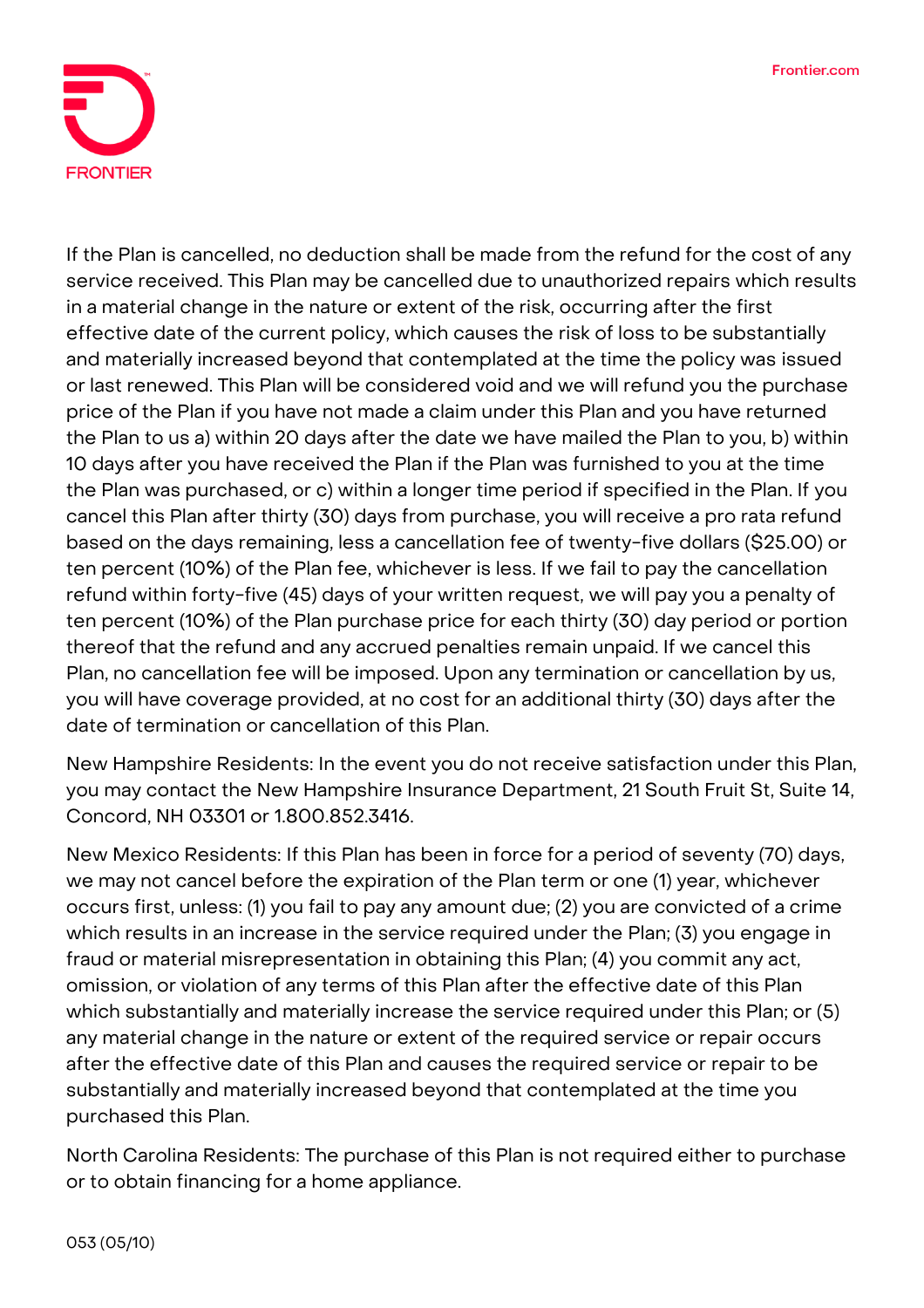

**Oklahoma Residents:** The "Cancellation" section is deleted and replaced by the following: You may cancel this contract at any time by surrendering it or providing written notice to the retailer at the address where You purchased this Contract. You many also cancel this Contract by surrendering it or providing written notice to N.E.W. at the address listed below. You may cancel this Contract for any reason. In the event You cancel this Contract within 30 days of receipt of the Contract, You shall receive a full refund of any payments made by You under this Contract. In the event You cancel this Contract after 30 days of receipt of this Contract, You shall receive a refund based upon 90% of the unearned pro-rata premium less an administrative fee not to exceed 10% of the unearned pro-rata premium or \$25, whichever is less, and less the cost of claims paid. We or N.E.W. may not cancel this Contract except for fraud, material misrepresentation or non-payment by You; or if required to do so by any regulatory authorization. If we or N.E.W. cancel this Contract, You shall receive a refund of 100% of the unearned pro-rata premium. We or N.E.W. may not cancel this Contract without providing You with written notice at least thirty days prior to the effective date of cancellation. Such notice shall include the effective date of cancellation and the reason for cancellation. The following sentence is added to this contract: Coverage afforded under this contract is not guaranteed by the Oklahoma Insurance Guaranty Association. Oklahoma service warranty statutes do not apply to commercial use references in this Contract.

**South Carolina Residents:** To prevent any further damage, please refer to the owner's manual. In the event the service Plan provider does not provide covered service within (60) days of proof of loss by the Plan holder, the Plan holder is entitled to apply directly to the Insurance Company. If the Insurance Company does not resolve such matters within sixty (60) days of proof of loss, they may contact the SC Department of Insurance, P.O. Box 100105, Columbia, SC 29202-3105, 1.800.768.3467.

**Texas Residents:** If you purchased this Plan in Texas, unresolved complaints concerning a provider or questions concerning the registration of a service Plan provider may be addressed to the Texas Department of Licensing and Regulation, P.O. Box 12157, Austin, Texas 78711, telephone number 1.512.463.6599 or 1.800.803.9202. You may apply for reimbursement directly to the insurer if a refund or credit is not paid before the forty-sixth (46th) day after the date on which the Plan is returned to the provider.

**Utah Residents: NOTICE.** Coverage afforded under this Plan is not guaranteed by the Utah Property and Casualty Guarantee Association. This Plan may be cancelled due to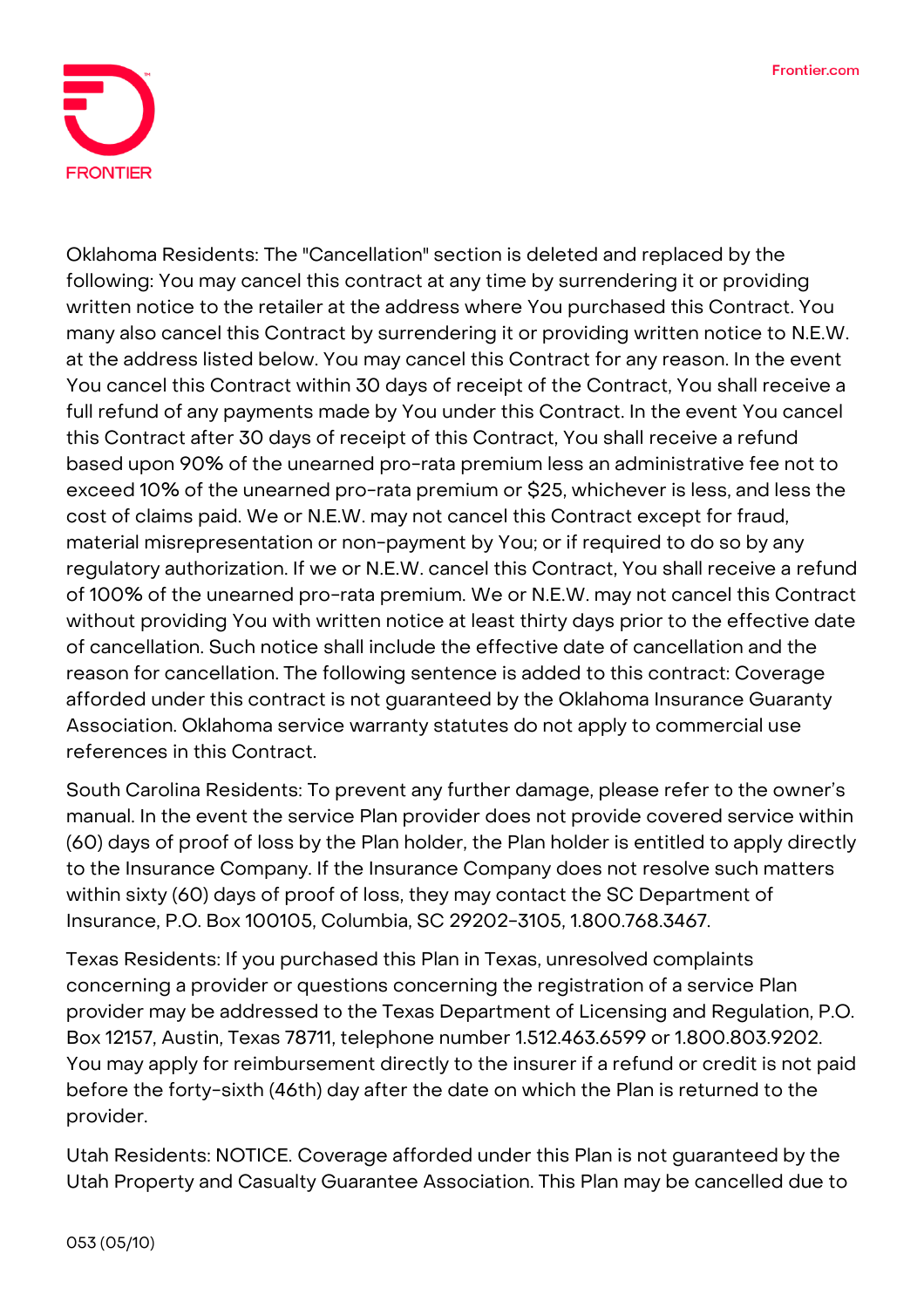

unauthorized repair which results in a material change in the nature or extent of the risk, occurring after the first effective date of the current policy, which causes the risk of loss to be substantially and materially increased beyond that contemplated at the time the policy was issued or last renewed. Failure to notify within the prescribed time will not invalidate the claim if you can show that notification was not reasonably possible. If we cancel this Plan due to fraud or material misrepresentation, you will be notified 30 days prior to the Plan cancellation. If we cancel this Plan due to nonpayment, you will be notified 10 days prior to the plan cancellation.

**Washington Residents:** You may apply directly to the insurance company.

**Wisconsin Residents: THIS PLAN IS SUBJECT TO LIMITED REGULATION BY THE WISCONSIN OFFICE OF THE COMMISSIONER OF INSURANCE.** This Plan shall not be cancelled due to unauthorized repair of the covered equipment, unless we are prejudiced by your failure to obtain such authorization. We will not exclude unauthorized repair of the covered equipment, unless we are prejudiced by your failure to obtain such authorization. If you cancel this Plan, no deduction shall be made from the refund for the cost of any service received. This Plan is backed by a contractual liability policy with limits of liability of \$5,000 per claim and \$25,000 in aggregate per Plan.

**Wyoming Residents:** This Plan will be considered void and we will refund you the full purchase price of the Plan or credit your account if you have not made a claim under this Plan and you have returned the Plan to us a) within 20 days after the date we have mailed the Plan to you, b) within 10 days after you have received the Plan if the Plan was furnished to you at the time the Plan was purchased, or c) within a longer time period if specified in the Plan. A ten percent (10%) penalty per month shall be added to a refund that is not paid or credited within forty-five (45) days after return of the Plan to us. The right to void the Plan provided in this subsection applies only to the original Plan purchaser and is not transferable. If we cancel this Plan for reasons other than nonpayment, a material misrepresentation made by you to us or because of a substantial breach of duties by you relating to the product or its use, we will mail a written notice to you at least ten (10) days prior to cancellation. The notice of cancellation shall state the effective date of cancellation and the reason for cancellation. In the event covered service is not provided by us within sixty (60) days of proof of loss by you, you are entitled to apply directly to the reimbursement insurance company.